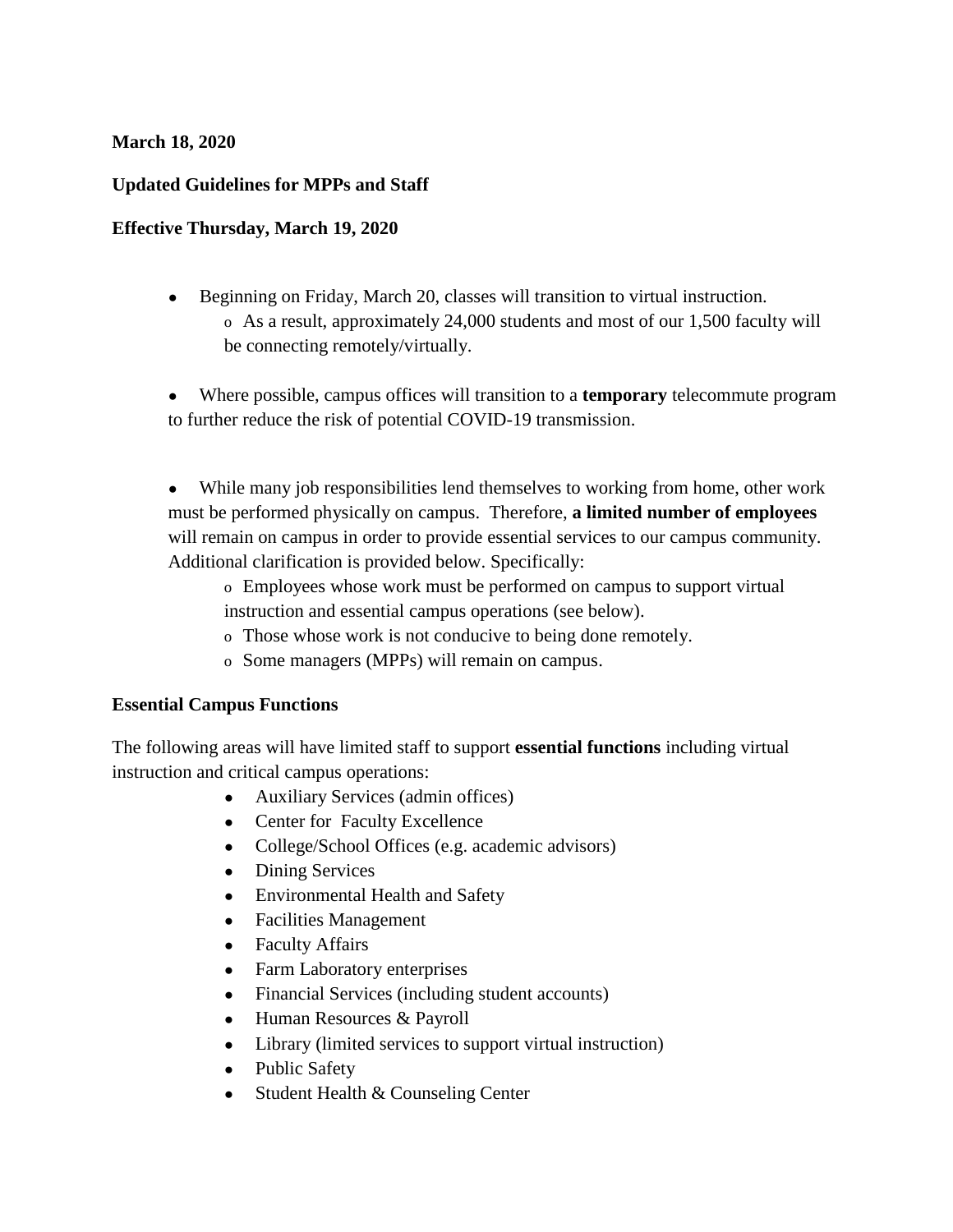- Student Housing
- Student Services (i.e. Financial Aid, Student Cupboard, Services for Students with Disabilities, Admissions and Enrollment Management, Advisors)
- **Technology Services**
- University Communications

# **PLEASE BE ADVISED AS TO THE FOLLOWING GUIDANCE:**

## *Staff*

• Your manager/chair will work with you to determine if your role is needed on campus during this time to support critical operations as described above or if your job can be done remotely.

• After consulting with your manager, if some or all of your work moving forward will b[e](https://fresnostate.co1.qualtrics.com/jfe/form/SV_4U6OlFRxQ1fdljf) performed off campus, please complete the **Temporary Telecommuting Agreement** [Form.](https://fresnostate.co1.qualtrics.com/jfe/form/SV_4U6OlFRxQ1fdljf)

- Absences while telecommuting (i.e., doctor's appointments, sick days, vacation days) should be reported in PeopleSoft Absence Management as usual.
- If your position is not able to be performed remotely you will continue to report to work as usual.

# *Faculty*

All virtual and online instruction continues. Contact Faculty Affairs with questions.

# *Managers*

• Managers (MPPs) should be communicating the current situation with all direct reports. If you need guidance, please reach out to your division leadership or your HR Consultant.

● Managers are considered essential personnel and are responsible for continued oversight of their respective units and employees whether they are working remotely or on campus.

- If offices are open with limited staff, an MPP should be onsite to provide supervision.
- Managers should ensure the safety of those employees working in buildings with minimal staff.

• Cabinet members will remain on campus with minimal staffing to support their respective divisions.

• Resources and tips for managers who are leading teams who are working remotely will be forthcoming.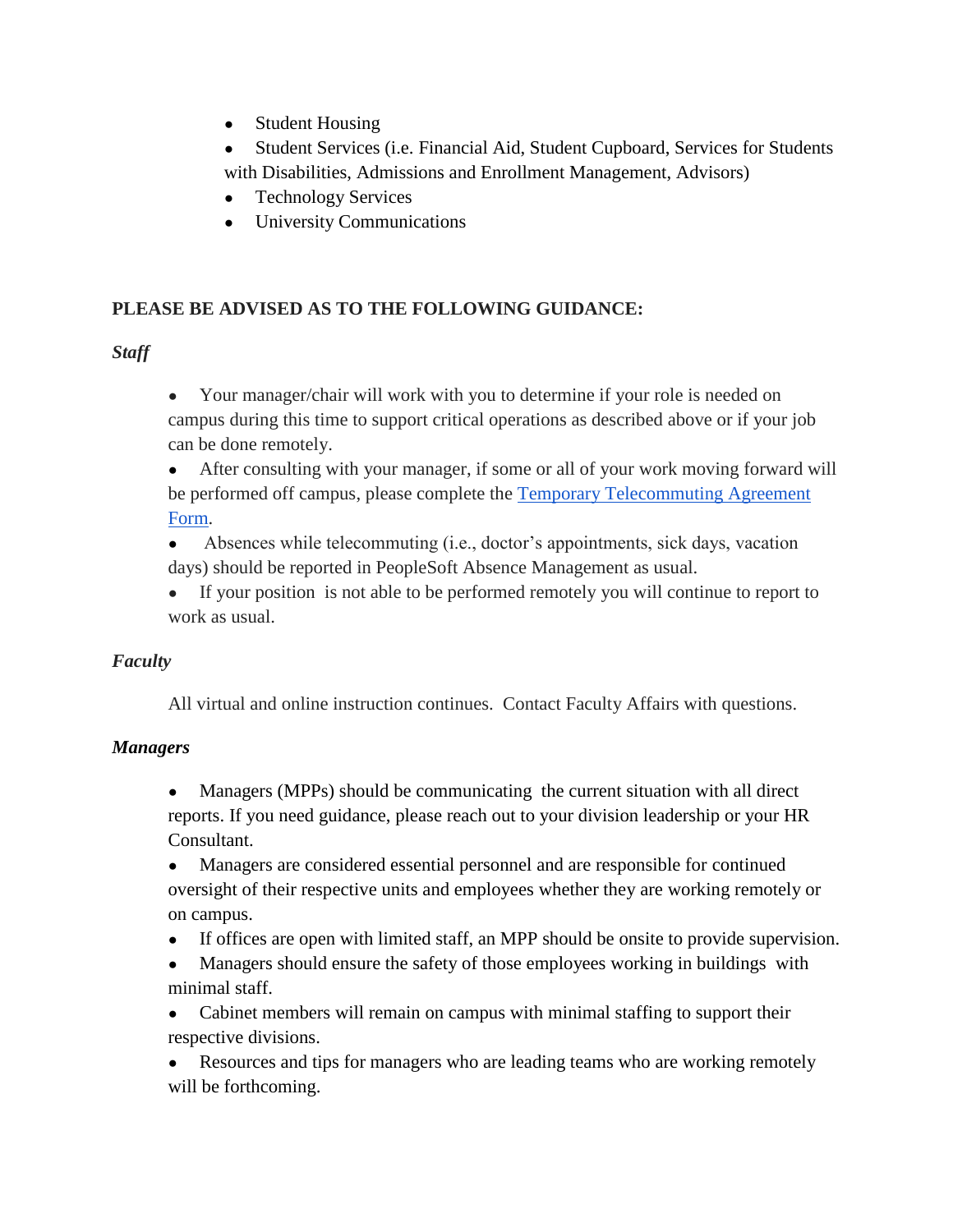#### *Student Assistants*

• Unit 11 employees (TAs, GAs, and ISAs) should contact the Office of Faculty Affairs with questions.

● As was communicated on March 17, Student Assistants will not be required to work on campus effective March 20, but will be paid the hours they would have otherwise worked through April 5, 2020. Student Assistants are expected to enter their regularly scheduled hours from March 20 through April 5. This date is subject to reassessment based on circumstances as they develop.

● Essential offices may utilize Students Assistants if they are able and agree to work.

### **REMINDERS**

### **Office Hours**

For the time being, we will maintain normal campus operating hours of  $8$  a.m.  $-5$  p.m. whether you are telecommuting or reporting to campus.

#### **Sick employees**

As communicated previously, if you are sick with flu-like symptoms stay home until your symptoms resolve and contact your personal health care provider and/or the Fresno County Department of Health at 559.600.3332.

- Whether telecommuting or working on campus, for any absence due to illness, use sick time as you normally would.
- In the event you run out of sick time, you can request to use vacation time.
- If you need to stay home to care for a family member who is sick, you may use sick time through normal sick leave and Family Medical Leave (FML) procedures.

### **Paycheck pick up**

Individuals who do not have direct deposit may pick up their paycheck at the Cashier designated payroll window in the lobby of the Joyal Administration Building on pay day.

### **Directive for employees 65+ and high risk medical conditions**

Over the weekend, the Chancellor's Office directed everyone 65 and older, or individuals with serious chronic medical conditions to practice home-isolation until further notice. We encourage all employees who meet this criteria to follow this directive and stay home. If you are not a candidate for the temporary telecommute program, contact Human Resources regarding the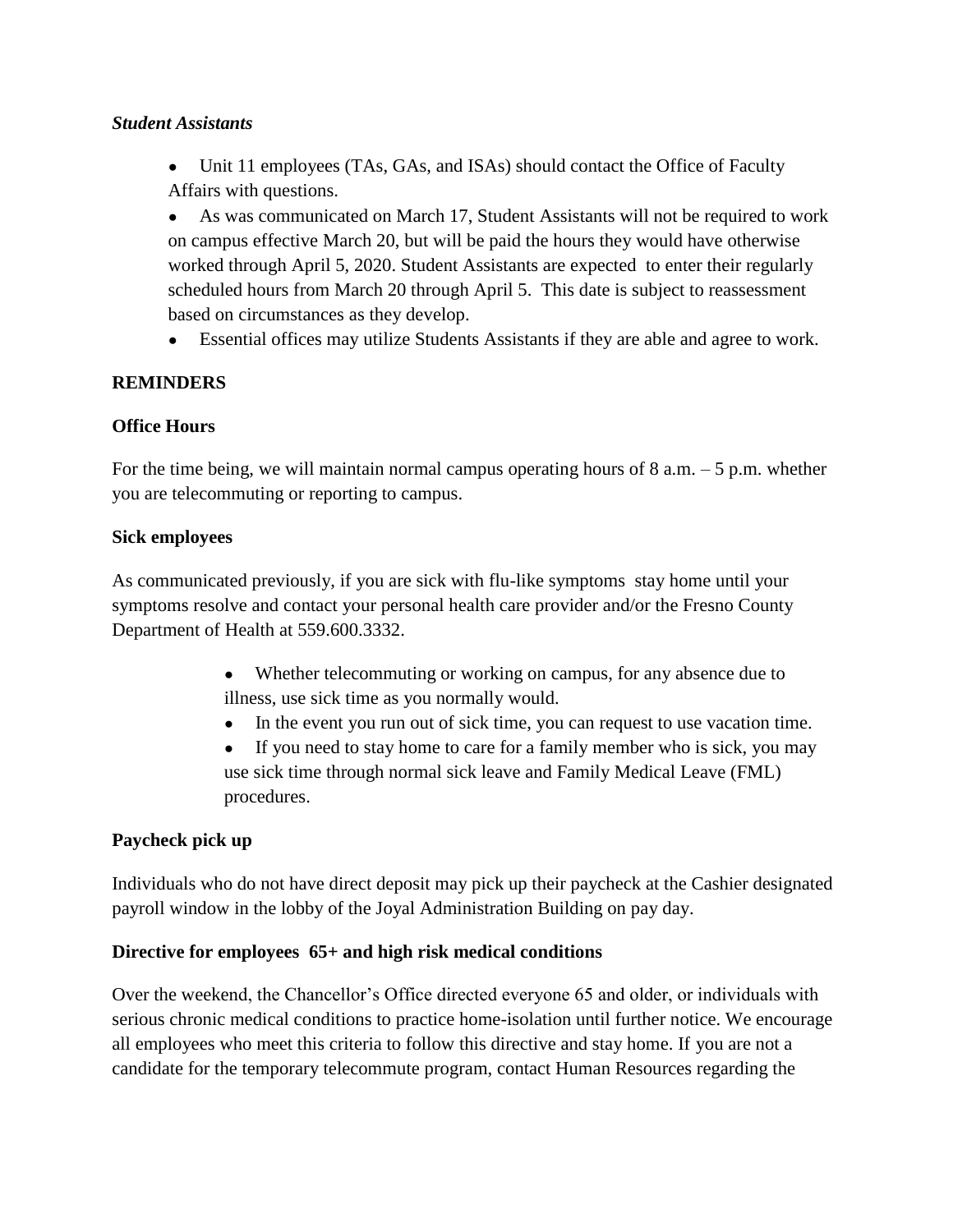eligibility requirements to be placed on paid administrative leave at your current rate of pay for normally scheduled work hours.

### **RESOURCES AVAILABLE**

## *FAQ for employment issues*

We continue to seek direction from the Chancellor's Office as it relates to system wide policy, direction and bargaining agreements. Please visit [the FAQ](http://fresnostate.edu/president/coronavirus/faq.html) guidance for faculty and staff specific to employment related questions. Please note that due to our ever changing environment, these FAQs are subject to change and will be updated on a regular basis.

## *Technology Support*

The **Center for Faculty Excellence (CFE) and Technology Services** are available to assist staff with the transition to the virtual environment. CFE is offering *Getting Up and Running with Zoom* workshops today. In addition, an instructional Designer will be available for any Zoom related questions on Friday, Monday and Tuesday (4-20, 4-23 & 24), from 8-6:30, at (559) 278- 6892. These sessions are available online (via zoom) for questions on virtual instruction. Clic[k](http://www.fresnostate.edu/academics/cfe/) [here](http://www.fresnostate.edu/academics/cfe/) for times and a complete schedule of CFE offerings. Also, visit the Technology Service[s](http://fresnostate.edu/technology/workingremotely/) [Working Remotely Resource page.](http://fresnostate.edu/technology/workingremotely/)

Clic[k](https://docs.google.com/document/d/1v_i9yy_5uvVod4xEKfAl4t6ietclLJ0Grw3Npdokro0/edit) [here](https://docs.google.com/document/d/1v_i9yy_5uvVod4xEKfAl4t6ietclLJ0Grw3Npdokro0/edit) for a Getting Started with Zoom document which includes instructions and "how to" videos. Zoom can be used to provide virtual support to faculty, students, and staff and hold department meetings.

# **24/7 support available from Employee Assistance Program**

Our on-site Employee Assistance counselor is available for telephone appointments until further notice. 24/7 phone and online support via [Empathia](http://www.fresnostate.edu/adminserv/hr/eap/) continue as usual.

### **University Police**

Our University Police are paramount to the safety of our community and will continue to patrol and serve the campus while observing strict social distancing.

These are extraordinary and challenging times. We will face them together. Know that we appreciate all that you are doing to navigate this situation and continue to serve our students and mission. Take care of yourselves and each other.

Sincerely,

Marylou Mendoza-Miller